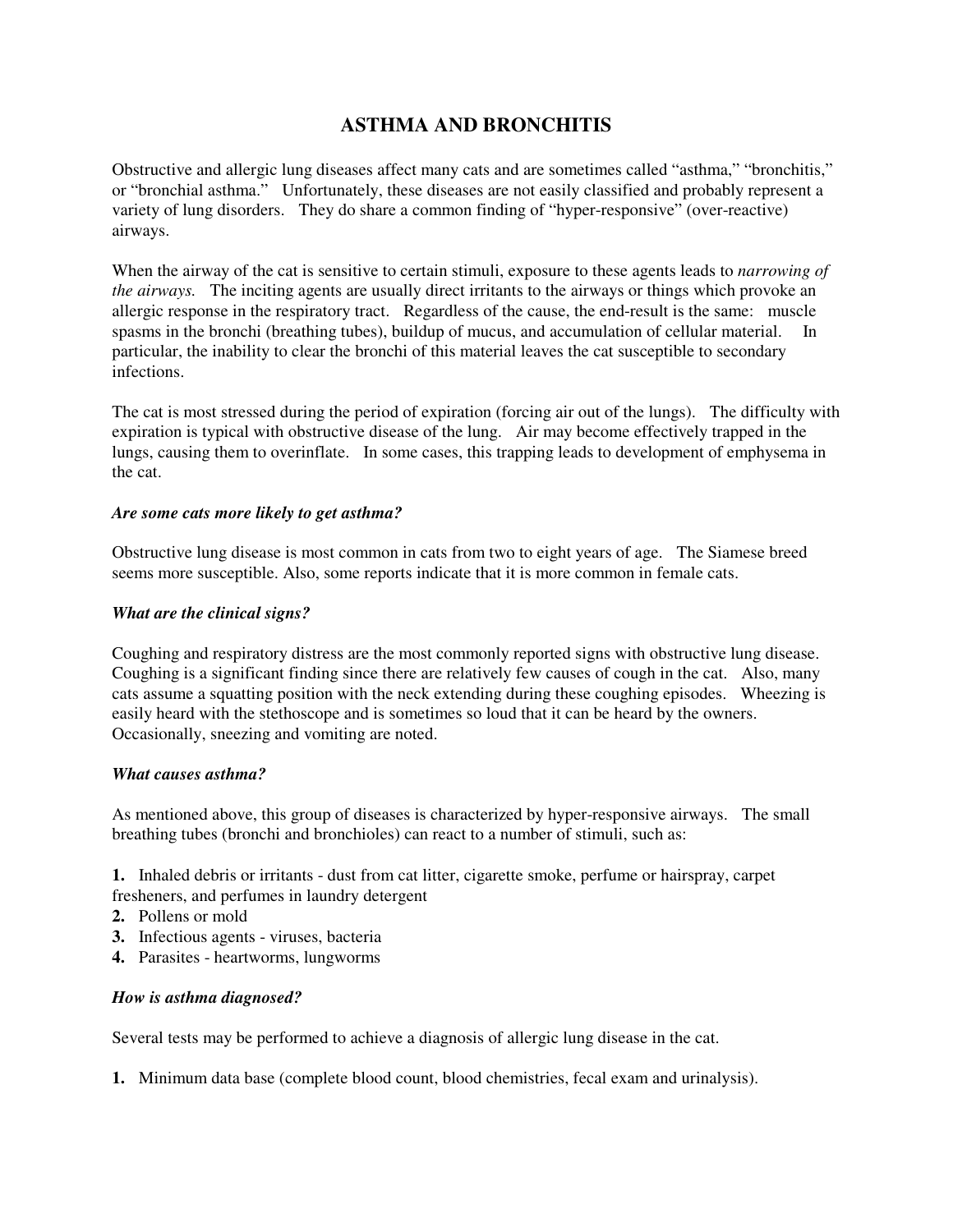These tests will help to assess the general health of the cat and may provide clues as to the underlying cause. One particular type of white blood cell, the eosinophil, is commonly associated with allergic events and may provide support for a tentative diagnosis of asthma. Also, in some cats, special tests will be performed on stool samples for evidence of lungworms.

**2.** Heartworm test. Contrary to the name, heartworms do not live in the heart but in the pulmonary arteries, the large blood vessels leading from the heart to the lungs. These worms cause inflammation of the arteries and surround lung tissue leading to a cough. Although heartworms are carried by mosquitoes, strictly indoor cats *are* still at risk.

**3.** Feline leukemia and feline immunodeficiency virus tests. These tests are helpful in determining the overall health of the cat.

**4.** Thoracic radiography (chest X-ray). Characteristic changes in the lungs are common on x-rays. Also, the x-rays can be suggestive of heartworms, in some cases.

**5.** Bronchoscopy, cytology and airway lavage (washing). Bronchoscopy is a procedure which allows the veterinarian to look down the airways of the anesthetized cat with a fiberoptic scope. After a visual examination of the airway is completed, the lining mucus of the bronchi may be sampled with a small brush. The mucus can be examined under a microscope (cytology). Finally, a small amount of sterile saline can be flushed into the airways to retrieve samples of material from deep in the lung. This material can be cultured for micro-organisms and can also be carefully studied under the microscope. The sediment can be evaluated for evidence of lungworms.

In some cases, an underlying cause cannot be identified, despite a thorough diagnostic workup. Even when the underlying cause is not identified, many cats can achieve a reasonable quality of life with medical management.

Some owners decline the complete workup for a variety of reasons. In such cases, it may be acceptable to treat the cat with a course of corticosteroids ("cortisone" or "steroids") since most asthmatic cats respond very favorably to these medications without side-effects. However, this approach may create two problems. Corticosteroids can complicate the management of cats harboring secondary bacterial infections; therefore, prophylactic antibiotics are reasonable in cases where a workup cannot be performed. Cats with heartworms often cough like cats with asthma and will respond temporarily to corticosteroids. Therefore, cats with heartworms may be misdiagnosed as having asthma.

## *How is asthma treated?*

Successful management of allergic lung disease employs several therapies.

**1.** Any factors known to trigger or aggravate breathing problems should be avoided. In some cases, this may mean trying different brands of cat litter, eliminating cigarette smoke from the home, etc. The previous list (see "Causes") details some factors which should be considered. It is important to pay close attention to environmental factors which may aggravate the condition.

**2.** Bronchodilators. These drugs are used to open up the airway and allow the cat to move air more freely. They should be used faithfully and as directed to obtain maximum effect.